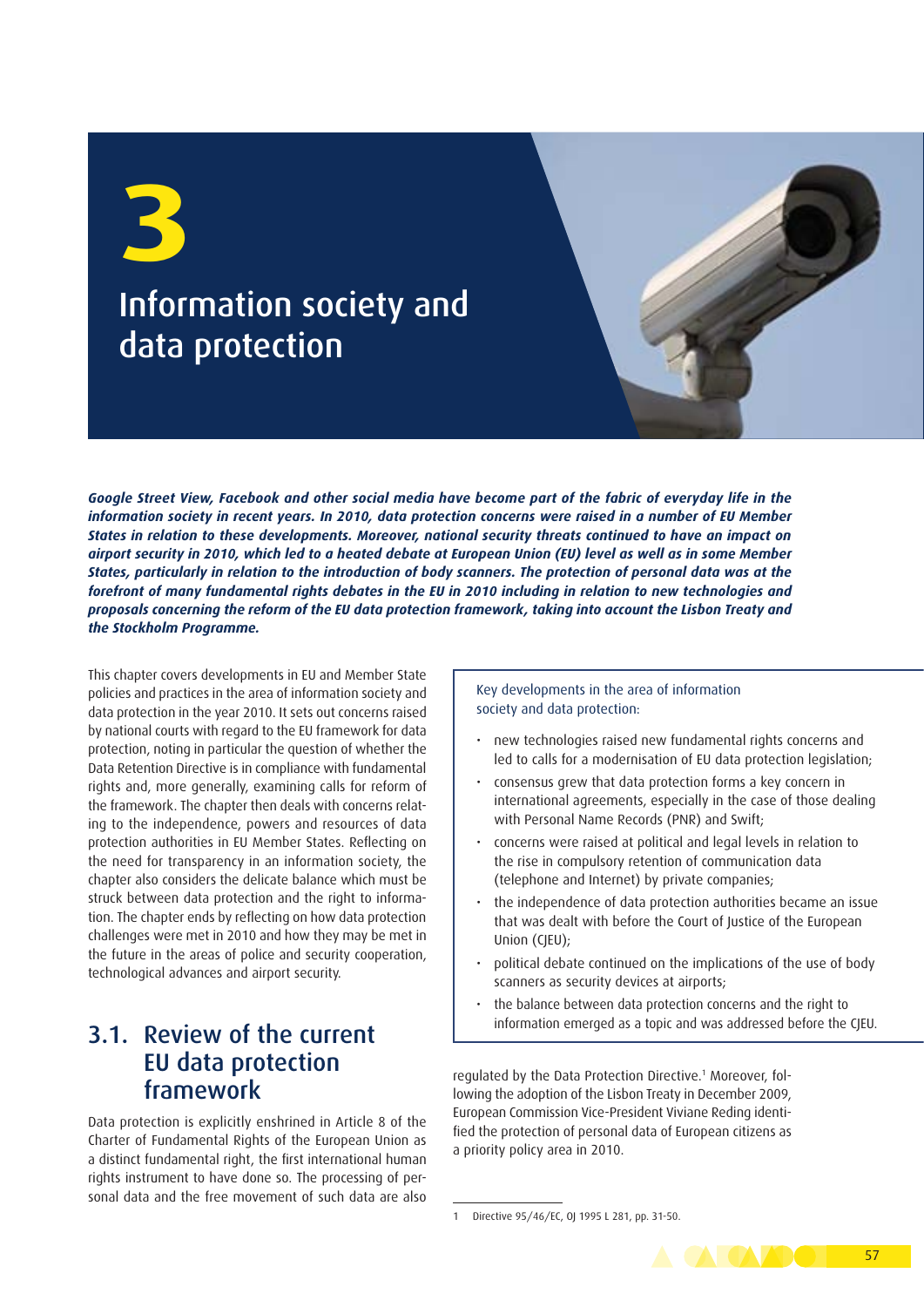*"I would like to single out (…) priority areas where I believe we need to show strongly that Europe's policy is changing with the Lisbon Treaty. First of all, we need to strengthen substantially the EU's stance in protecting the privacy of our citizens in the context of all EU policies."*

*Viviane Reding, European Commission Vice-President, 11 January 2010.*

Rapid technological evolution and the increased exchange of data in today's information society has led to a rich debate on the review of current EU legislation governing data protection and privacy, which dates from 1995. The current data protection framework in the EU is therefore still based on the pre-Lisbon system and thus heterogeneous in its provisions and application. The European Commission took the first step in this debate by launching in 2009 a public consultation on the future legal framework for the protection of personal data in the EU.<sup>2</sup> In November 2010, the European Commission published in a communication its views on the protection of personal data in the EU, which highlights new challenges in this area and identifies the need to revise the data protection rules in the areas of police and judicial cooperation in criminal matters.3 Prior to this, the European Commission issued a communication providing an overview of information management in the area of freedom, security and justice.4 The Council of Europe also initiated in 2010 a modernisation of its data protection framework, Convention 108 on the protection of individuals with regard to automatic processing of personal data.<sup>5</sup> The Council of Europe is seeking to identify whether the protection framework set out by Convention 108 needs to be modified and complemented in order to better satisfy the legitimate expectation of individuals and concerned professionals with respect to data protection. To this end, the Council of Europe launched – on the occasion of the 30th anniversary of Convention 108 – a public consultation with a view to allowing all stakeholders and interested persons to make their views known. The modernisation of Convention 108 should also lead to an enhanced monitoring of the implementation of the convention.

### 3.2. Compliance of the Data Retention Directive with fundamental rights principles

In 2010, the European Commission announced that the 2006 Data Retention Directive, which compels telephone and Internet companies to collect data about all of their customers' communications,<sup>6</sup> is under review.<sup>7</sup> Concerns have been raised in EU Member States that the directive does not comply with

fundamental rights standards. In a joint letter, dated 22 June 2010, more than 100 non-governmental organisations (NGOs) from 23 EU Member States asked the European Commissioners Cecilia Malmström, Viviane Reding and Neelie Kroes to "propose the repeal of the EU requirements regarding data retention in favour of a system of expedited preservation and targeted collection of traffic data". According to the letter, such generalised data retention puts confidential activity as well as contacts with journalists, crisis lines and business partners, for example, at risk of disclosure by way of data leaks and abuse.8 National campaigns against the implementation of the directive took place in **Austria**, **Belgium**, **Bulgaria** and **Germany**, and gained broad media coverage. Such concerns about the gradual erosion of privacy protection were also recognised at the end of 2009 by the United Nations Special Rapporteur on the promotion and protection of human rights and fundamental freedoms while countering terrorism.<sup>9</sup>

The debate surrounding the fundamental rights compliance of the Data Retention Directive was further fuelled by a number of rulings in EU Member States' constitutional courts. In its Decision No. 1258 of 8 October 2009, the **Romanian** Constitutional Court (*Curtea Constituţională*) declared the implementation of the directive unconstitutional.10 In March 2010, Germany's federal Constitutional Court (*Bundesverfassungsgericht*) annulled German legislation implementing the Data Retention Directive. The Court also held that the legislation posed a serious threat to personal privacy rights.11 Following this judgment, the German federal Commissioner on Data Protection and Freedom of Information (*Bundesbeauftragter für den Datenschutz und die Informationsfreiheit*, BfDI) asked German companies to delete all data collected under the unconstitutional statute. According to the BfDI, all companies complied with this request. In a joint resolution, the BfDI and the Data Protection Commissioners of the German states (*Länder*) called on the German federal government to support the repeal of the Data Retention Directive.12

*"For warding off danger, it follows from the principle of proportionality that a retrieval of the telecommunications traffic data stored by way of precaution may only be permitted if there is a sufficiently evidenced concrete danger to the life, limb or freedom of a person, to the existence or the security of the Federal Government or of a Land (state) or to ward off a common danger."* 

*German Constitutional Court, Press release, 2 March 2010*

Another legal challenge was brought before the Irish High Court (*An Ard-Chúirt*) in 2006 by the non-governmental organisation, Digital Rights **Ireland** (DRI). The case challenged both the directive itself as well as its transposition into national law. In July 2008, the Irish Human Rights

<sup>2</sup> For a summary of the replies to this consultation, see European Commission (2010a).

European Commission (2010b).

European Commission (2010c). 5 Council of Europe (2010).

<sup>6</sup> Directive 2006/24/EC, OJ 2006 L 105, p. 54.

European Commission (2010d).

<sup>8</sup> See joint letter of more than 100 NGOs of 22 June 2010, available at: [www.vorratsdatenspeicherung.de/images/DRletter\\_Reding.pdf.](www.vorratsdatenspeicherung.de/images/DRletter_Reding.pdf) 9 Scheinin, M. (2009).

<sup>10</sup> Romania, Constitutional Court (2009).

<sup>11</sup> Germany, Constitutional Court (2010).

<sup>12</sup> Germany, BfDI (2010a).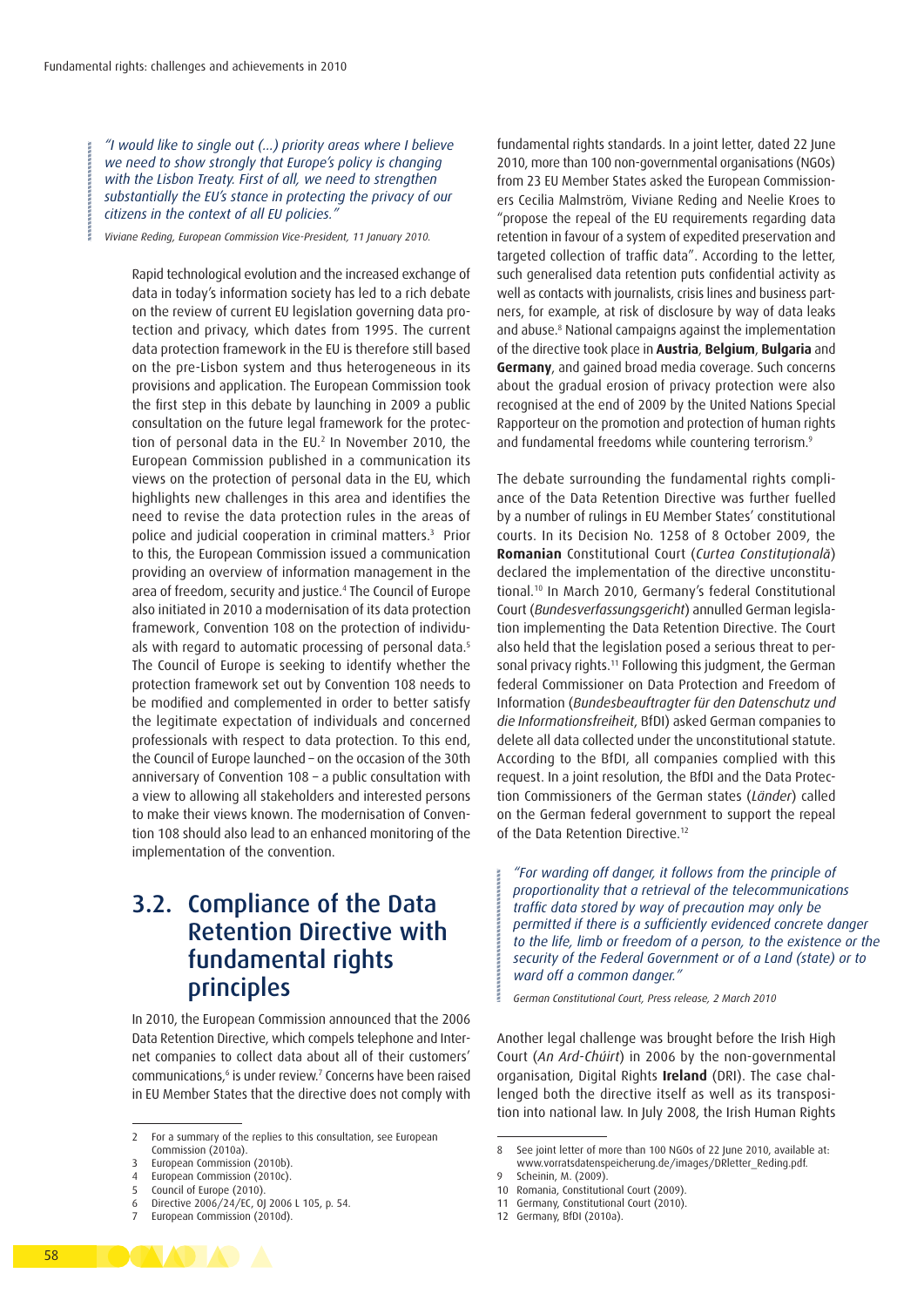Commission (*An Coimisiún ul Chearta an Duine,* IHRC) was given the permission of the court to appear as a friend of the court *(amicus curiae)* in this action. According to a press release issued by the IHRC, "[t]his case raises important issues about the extent to which laws and measures governing the monitoring of one's private life by the State in pursuit of tackling crime possess sufficient human rights safeguards".13 In May 2010, the High Court held that DRI had standing *(locus standi)* to bring this challenge and agreed to refer the question concerning the validity of the directive to the Court of Justice of the European Union (CJEU).<sup>14</sup>

#### Promising practice

#### Public consultation on draft bill transposing Data Retention Directive

Between 15 November 2009 and 15 January 2010, the Austrian government carried out a public consultation on a draft bill transposing the Data Retention Directive. Public bodies, private entities and persons submitted 189 comments in total – the greatest number ever reached in a public review of draft legislation in Austria. Most of the comments criticised the duty set out in the directive to retain traffic data, location and subscriber data processed in publicly available electronic communications services or networks.

*For a list of all comments received in the consultation on the draft bill, see the Austrian Parliament's website at: [http://www.parlinkom.gv.at/PAKT/VHG/XXIV/ME/ME\\_00117/](http://www.parlinkom.gv.at/PAKT/VHG/XXIV/ME/ME_00117/index.shtml) [index.shtml](http://www.parlinkom.gv.at/PAKT/VHG/XXIV/ME/ME_00117/index.shtml).*

Meanwhile, doubts about the fundamental rights compliance of the Data Retention Directive were also delaying its transposition in certain Member States. Although the CJEU held in July 2010 that **Austria** had violated the EU Treaty by not transposing the directive by the 15 March 2009 deadline,<sup>15</sup> the Austrian transposition of the directive was further delayed.<sup>16</sup> In the proceedings before the CJEU, Austria expressed concerns about the compliance of the directive with fundamental rights, especially Article 8 of the EU Charter of Fundamental Rights.17 In **Sweden**, the implementation of the Data Retention Directive was also delayed due to fundamental rights concerns.

## 3.3. Data protection authorities: independence, powers and resources

According to Article 28 of the Data Protection Directive, supervisory authorities must be set up in each EU Member State in order to monitor the application of the directive. The independence, powers and resources of data protection authorities in EU Member States emerged as a key concern in 2010. The FRA addressed this issue in greater detail in its report on *Data protection in the European Union: the role of National Data Protection Authorities*, which was published in May 2010.

#### 3.3.1. Independence

In the case of *Commission v. Germany*, the CJEU dealt with the question of the independence of data protection supervisory authorities for the first time. By applying strict criteria, the CJEU held that the German data protection institutions at federal state (*Länder*) level responsible for monitoring the processing of personal data by non-public bodies were not sufficiently independent because they were subject to oversight by the state.<sup>18</sup> The case revolved around the interpretation of Article 28 (1) of the Data Protection Directive which requires data protection authorities to "act with complete independence in exercising the functions entrusted to them".

*"Directive 95/46 is to be interpreted as meaning that the supervisory authorities responsible for supervising the processing of personal data outside the public sector must enjoy an independence allowing them to perform their duties free from external influence. That independence precludes not only any influence exercised by the supervised bodies, but also any directions or any other external influence, whether direct or indirect, which could call into question the performance by those authorities of their task consisting of establishing a fair balance between the protection of the right to private life and the free movement of personal data."*

*CJEU, C-518/07* Commission v. Federal Republic of Germany*, 9 March 2010, paragraph 30.*

In his Opinion, the Advocate General qualified the term 'independence' as relative in nature, since it is necessary that the legislator specifies the level of such independence and this remains undefined. Following this logic, the Advocate General concluded that the German data protection institutions in question were sufficiently independent even though they were subject to state oversight.19 In contrast, the Court rejected this line of argument and stressed that the directive should be interpreted in accordance with the usual meaning of the words, thereby opting for a strict construction of 'independence'. The CJEU also pointed out that the word 'independence' is complemented by the adjective 'complete'



<sup>13</sup> European Digital Rights (2008).

<sup>14</sup> Ireland, *Digital Rights Ireland Ltd. v. Minister for Communication, Marine and Natural Resources and others*, High Court, McKechnie J., unreported, 5 May 2010.

<sup>15</sup> CJEU, C-189/09, *Commission v. Austria*, 29 July 2010.

<sup>16</sup> Austria, Federal Ministry of Justice (2010).

<sup>17</sup> CJEU, C-189/09, *Commission v. Austria*, 29 July 2010.

<sup>18</sup> CJEU, C-518/07, *Commission v. Germany*, 9 March 2010.

<sup>19</sup> *Ibid.*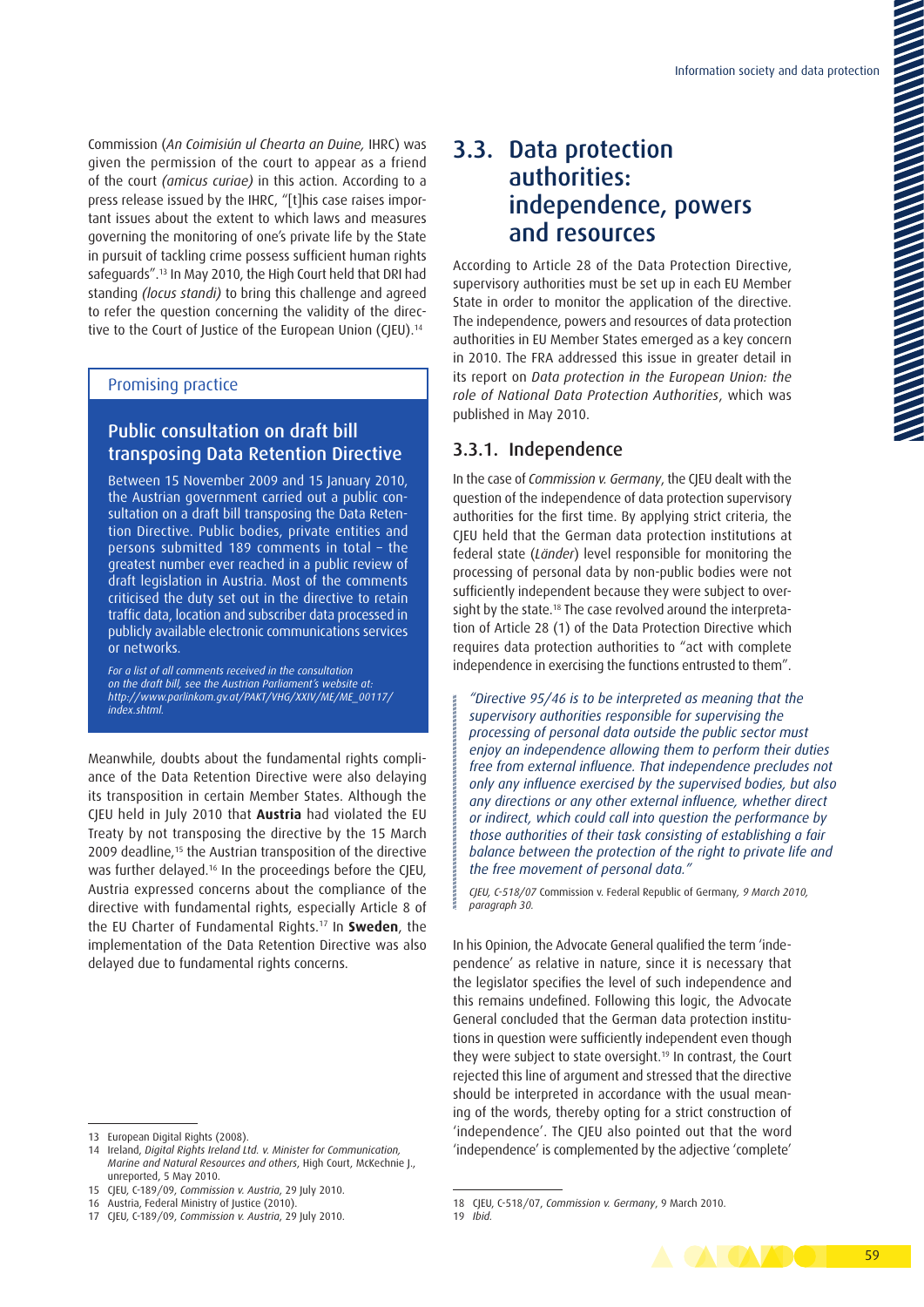in the directive and should therefore be understood in a broad sense.

In December 2010, the European Commission referred **Austria** to the CJEU for lack of independence of its data protection authority. Austrian data protection legislation requires the relevant authority to exercise its functions independently and not to take any instruction when performing its duties. According to the Commission, 'complete independence' is not guaranteed because the authority is integrated into the federal Chancellery, where the Chancellor has the right to be informed on all subjects concerning the daily management of the authority at all times.<sup>20</sup>

#### 3.3.2. Powers

On 24 June 2010, the European Commission requested the **United Kingdom (UK)** to comply with EU law by strengthening the powers of its national data protection authority, the Information Commissioner's Office (ICO).21 The European Commission called for the ICO to be given power to: conduct random checks for compliance with data protection law; to issue penalties; and to assess the recipient country's data protection regime before international transfers of information are made from the UK.<sup>22</sup> The European Commission is currently analysing the UK response to the allegations that it has raised.

#### **FRA ACTIVITY**

#### Comparison of Data Protection **Authorities**

In May 2010, the FRA published its report *Data Protection in the EU: the role of National Data Protection Authorities*. The report provides a comparative overview of the powers and independence of data protection authorities in the EU and highlights the lack of independence, powers and resources of data protection authorities in certain EU Member States.

*FRA (2010),* Data Protection in the EU: the role of National Data Protection Authorities – Strengthening the fundamental rights architecture in the EU II*, available at: [http://fra.europa.eu/](http://fra.europa.eu/fraWebsite/research/publications/publications_en.htm) [fraWebsite/research/publications/publications\\_en.htm](http://fra.europa.eu/fraWebsite/research/publications/publications_en.htm).* 

#### 3.3.3. Resources

The resources of data protection authorities are crucial for their functioning as fundamental rights guardians. Nevertheless, in 2010, budgets were curtailed in many EU Member States as a result of the financial crisis. The information provided below is not directly comparable but still indicative of certain trends.

The following countries reported a significant decrease in human and/or financial resources during the reporting period: **Estonia** (12.5% decrease of financial resources for the period from 2008 to 2010), **Ireland** (in 2008, EUR 2.04 million; in 2009, EUR 1.81 million; in 2010, EUR 1.21 million), **Latvia** (in 2008, 25 staff; in 2009, 16 staff; in 2010, 19 staff; in 2008, EUR 730,984; in 2009, EUR 476,984; in 2010, EUR 381,295), **Lithuania** (reductions of staff unspecified, but wages fund reduced by 69% from LTL 2,929,000 (EUR 848,690 as of 31 December 2010) to LTL 1,886,000 (EUR 546,477), cuts of 64.6%), **Slovakia** (no change of human resources; in 2008, EUR 960,850; in 2010 EUR 728,696).

However, from 2007 to 2010, **France** and **Germany** reported a significant increase in human and financial resources.23 A similar trend was also observed in Spain where the Spanish data protection authority (*Agencia Española de Protección de Datos*) saw the number of employees rise from 99 employees in 2007 to 155 in 2009. Its budget also increased from EUR 13.44 million for 2008 to EUR 15.32 million for 2009.24

Lastly, either no changes or only slight changes with regard to human and financial resources were reported during 2010 in the following countries: **Austria**, **Bulgaria**, **Cyprus**, **Finland**, **Greece**, **Hungary**, **Italy**, **Malta**, **Poland**, **Romania**, **Slovenia** and the **UK**.

#### 3.4. Data protection and transparency in the information society

It is often the case in fundamental rights discourse that a delicate balance must be found between competing interests. In the case of data protection, this balancing act takes place when the right to the protection of personal data is pitted against the right to information. The CJEU dealt with this issue in 2010 in the context of ensuring transparency.

In June 2010, in the case of the *Commission v. Bavarian Lager*, the CJEU considered the scope of the protection of personal data in the context of access to documents of the EU institutions.25 In that case, the European Commission had provided access to minutes of a meeting but had blanked out five names. The applicant had applied for full access to the document yet could not justify the necessity for such personal data. As a result, the CJEU upheld the European Commission's decision to refuse full access to the document.

It is also worth mentioning the Joined cases C-92/09 and C-93/09, which came before the CJEU Grand Chamber in November 2010, as here EU legislation was challenged on the basis of its compliance with fundamental rights.26 This



<sup>20</sup> European Commission (2010e).

<sup>21</sup> European Commission (2010f).

<sup>22</sup> United Kingdom, Information Commissioner's Office (2010).

<sup>23</sup> If not otherwise stated, these data were provided by the FRA network of senior legal experts, FRALEX.

<sup>24</sup> Spain, Agency for the Protection of Data (2008), p. 84, and (2009), p. 92.

<sup>25</sup> CJEU, C-28/08 P, *Commission v. Bavarian Lager*, 29 June 2010.

<sup>26</sup> CJEU, Joined cases C-92/09 and C-93/09, *Eifert, Schecke v. Land Hessen*, 9 November 2010.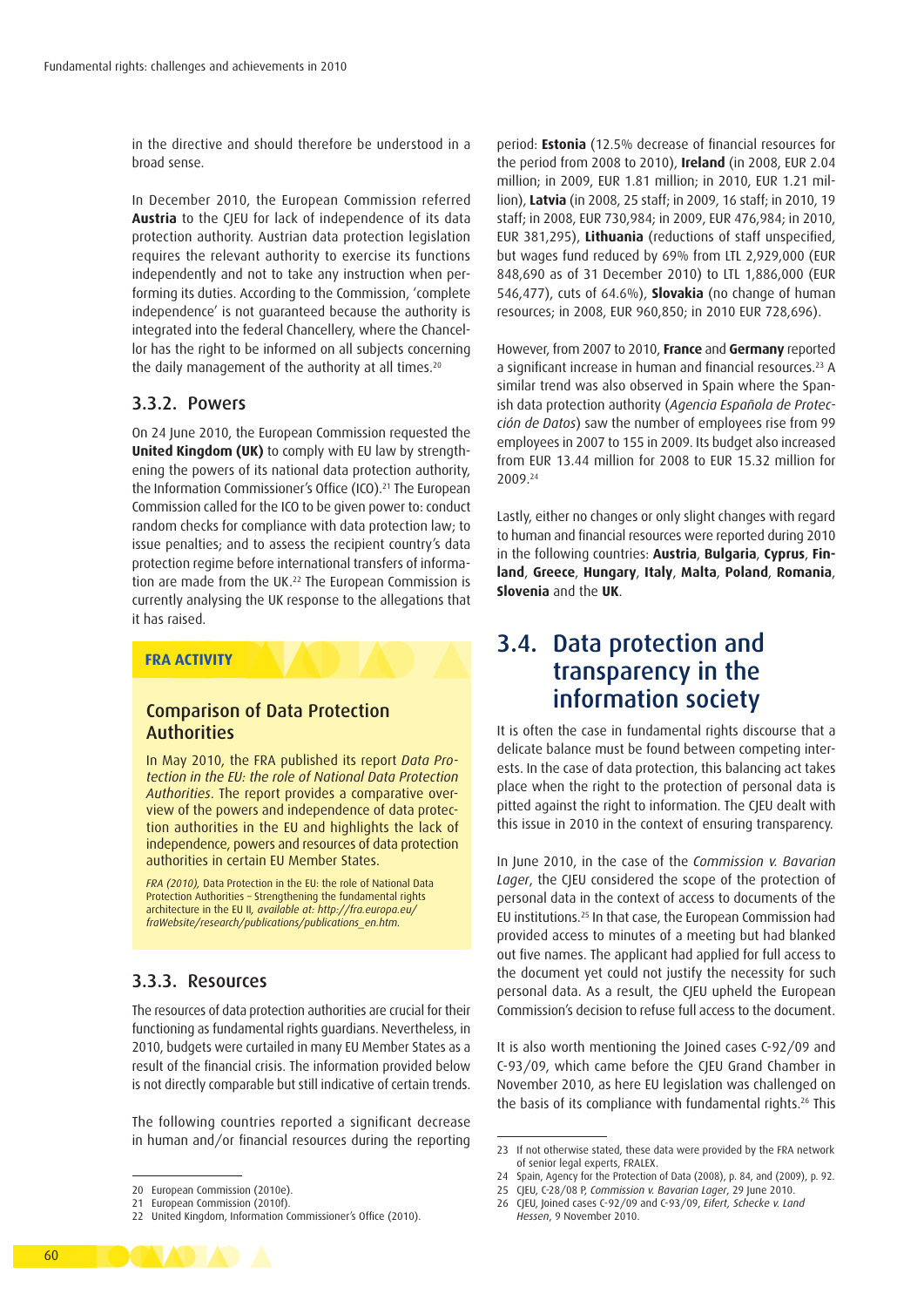case related to EU legislation on agricultural policy which requires EU Member States to ensure the annual *ex-post*  publication of beneficiaries' names and the respective amounts paid under the European Agricultural Guarantee Fund (EAGF) and the European Agricultural Fund for Rural Development (EAFRD).27 The applicants had asked the administrative court of Wiesbaden to require the German federal state (*Land*) of Hessen not to publish the data relating to them. As a result, the court in Wiesbaden referred the case to the CJEU. The CJEU stated that it is legitimate in a democratic society that taxpayers have a right to be kept informed of the use of public funds. The CJEU also held that the publication of data on a website which named the beneficiaries of EAGF and EAFRD aid and set out the precise amounts they received constitutes an interference with the right to respect for private life in general, and to the protection of their personal data, in particular. The CJEU concluded that the publication of the personal data of each and every EAGF and EAFRD aid beneficiary was not sufficiently proportionate as it was not strictly necessary to achieve the pursued aim of transparency. As a result, the CJEU declared certain provisions of Regulation No. 1290/2005 and Regulation No. 259/2008 invalid, thereby striking down EU legislation on the basis of fundamental rights concerns.

### 3.5. New challenges

#### 3.5.1. Data protection, and police and security cooperation

The Lisbon Treaty abolished the previous division of the EU in three distinct pillars and extended the ordinary legislative procedure to the area of police and judicial cooperation in criminal matters. Moreover, the powers of the European Parliament have been considerably strengthened in the context of the conclusion of international agreements, which has important implications for data protection. In February 2010, the European Parliament used these new powers to withhold its consent to an interim agreement between the EU and the United States of America (US) concerning the processing and transfer of financial messaging data from the EU to the US (so-called Swift I Agreement), signed on 30 November 2009. The Parliament claimed this agreement did not offer enough protection for EU citizens' personal data.28 On the 8 July 2010 – after the European Data Protection Supervisor (EDPS) delivered an opinion,<sup>29</sup> the European Parliament gave its consent to the revised agreement.<sup>30</sup> which was formally concluded on 13 July 2010.<sup>31</sup>

Fundamental rights concerns have also arisen in relation to international agreements on the exchange of PNR data. On 1 March 2010, a Belgian human rights NGO (*Ligue des*  *Droits de L´Homme*) brought a case before the constitutional court of **Belgium** claiming that the domestic legislation of 30 November 2009, which implemented the 2007 EU-US PNR Agreement, violated data protection standards.32 On 5 May 2010, the European Parliament adopted a resolution<sup>33</sup> stating that both a Privacy Impact Assessment and a proportionality test must be carried out before the finalisation of any new European legislation on the transfer of PNR data.

In September 2010, the European Commission adopted a package of proposals on the exchange of PNR data with third countries,<sup>34</sup> consisting of an EU external PNR strategy and recommendations for negotiating directives for new PNR agreements with Australia, Canada and the US.<sup>35</sup> The strategy aims to ensure a high level of data protection in the exchange of PNR data with third countries.<sup>36</sup>

#### 3.5.2. Technological challenges

Fundamental rights concerns posed by new technological challenges featured prominently on the agenda of the Council of Europe during the reporting period. In 2010, the Committee of Ministers of the Council of Europe adopted a package of declarations and recommendations in this context: a declaration on the digital agenda for Europe;<sup>37</sup> a declaration on network neutrality;<sup>38</sup> a declaration on the management of the Internet protocol address resources in the public interest;39 a declaration on enhanced participation of Member States in Internet governance matters – the Governmental Advisory Committee (GAC) of the Internet Corporation for Assigned Names and Numbers (ICANN).40 Furthermore, the Parliamentary Assembly of the Council of Europe adopted Recommendation 1906 (2010) on rethinking creative rights for the Internet age.<sup>41</sup>

New technological challenges also led to fundamental rights debates in EU Member States. Google Street View is a service provided by the information technology (IT) company Google, which offers panoramic views from various positions along streets in many cities worldwide. For this purpose, Google sends specially adapted cars through cities in the EU and beyond in order to collect pictures. However, during this task the IT company had – according to Google´s statement – inadvertently gathered fragments of personal data sent over unsecured Wi-Fi systems.

As a result, on 21 May 2010 the **Austrian** Data Protection Commission (*Österreichische Datenschutzkommission*, DSK) imposed a temporary ban on the collection of data through 'Google Street View' cars and initiated an investigation. By

38 Council of Europe, Committee of Ministers (2010b). 39 Council of Europe, Committee of Ministers (2010c).

61

<sup>27</sup> Council Regulation (EC) No. 1290/2005, OJ 2007 L 322, p. 1 and Commission Regulation (EC) No. 259/2008, OJ 2008 L 76, p. 28.

<sup>28</sup> European Parliament (2010a).

<sup>29</sup> European Data Protection Supervisor (EDPS) (2010). 30 European Parliament (2010b).

<sup>31</sup> Council Decision 2010/412/EU, OJ 2010 L 195, p. 3.

<sup>32</sup> Belgium, La Ligue des droits de l'Homme (LDH).

<sup>33</sup> European Parliament (2010c).

<sup>34</sup> European Commission (2010g).

<sup>35</sup> European Commission (2010h).

<sup>36</sup> See European Union Agency for Fundamental Rights (FRA) (2008).

<sup>37</sup> Council of Europe, Committee of Ministers (2010a).

<sup>40</sup> Council of Europe, Committee of Ministers (2010e).

<sup>41</sup> Council of Europe, Parliamentary Assembly (2010).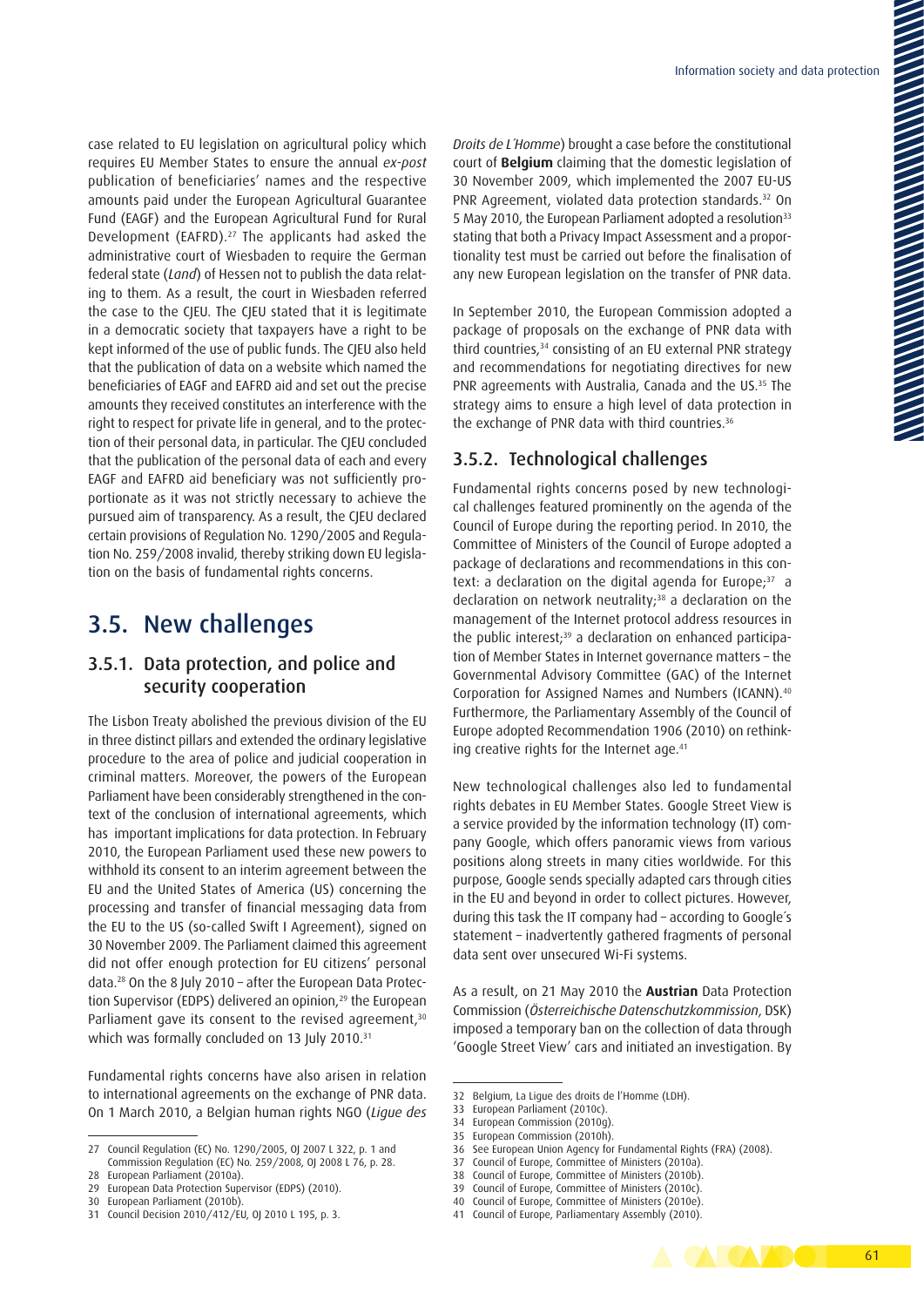the end of November 2010, the temporary ban was lifted, but the investigation into the procedures of Google Street View continues.42 Similar proceedings took place in many countries, including **Spain**, <sup>43</sup> **Slovenia**44 and **Italy.**<sup>45</sup>

In **Germany**, the debate focused on the right to object to pictures taken by Google Street View. In August 2010, the German branch of Google agreed to accommodate individual objections, which since the end of 2010 can be lodged online,46 against the publication of pictures of private houses and of persons in its Street View service. The Data Protection Commissioner of Hamburg (*Der Hamburgische Beauftragte für Datenschutz und Informationsfreiheit*, HmbBfDI) published an information leaflet<sup>47</sup> and a form<sup>48</sup> for submitting such objections. Moreover, the federal Commissioner on Data Protection and Freedom of Information demanded a central register for objections regarding the publication of personal data on the Internet, including services such as Google Street View.49 The second chamber of the German federal parliament (*Bundesrat*) adopted a draft bill amending the federal Law on Data Protection (*Bundesdatenschutzgesetz*, BDSG) to ensure improved protection of personal data with regard to geographical information services on the Internet such as Google Street View.50 In a press release on 18 August 2010, it appeared that the German federal government (*Bundesregierung*) seemed to favour wholesale reform of the online data protection law and would make a proposal in that regard.51

*"Most of the 75% of Europe's youngsters who go online are enthusiastic users of social networking sites. …However publishing personal information or pictures may lead to embarrassing or even traumatic situations. Young people do not always realize the risk that online images and videos may circulate beyond their control and knowledge."*

*Viviane Reding, European Commission Vice-President, 9 February 2010.*

On 7 July 2010, the Data Protection Commissioner of Hamburg initiated an investigation against Facebook concerning the collection of e-mail and mobile phone contact data and the creation of contact profiles for marketing purposes of non-users of Facebook via address books of registered users.52 This procedure may result in a fine and it is the first time that such a procedure has been initiated against Facebook in Europe.

The role of Facebook in election campaigns also came to the fore as a topic of discussion in **Bulgaria** in 2010. On 22 June 2010, several members of the ruling party in Bulgaria proposed provisions introducing restrictions relating to election campaigns on the Internet. The main purpose was to compare the information provided via electronic media, bloggers and social networks like Facebook and Twitter with the information provided by more traditional text, radio and television media. Ordinarily, the same rules regarding reporting of election campaigns should apply to both forms of media. In response to this proposal, opposition parties expressed their concern and declared it would constitute a violation of freedom of expression and amounted to control of the Internet.<sup>53</sup>

#### 3.5.3. Body scanners

Airport security measures, in particular the use of body scanners, seemed to dominate debates about data protection in the EU in 2010. Indeed, in the aftermath of the attempt to blow up a plane with hidden explosives on a flight between Amsterdam and Detroit on 25 December 2009, the debate about various types of body scanners at airports took a more prominent position on the political agenda. This issue attracted considerable media attention and it was claimed that displaying images in which a person going through the scanner is shown naked interfered with the right to respect for private life. On 15 June 2010, the European Commission published its communication on the use of security scanners at EU airports, which argued that only a solution found at EU level would guarantee uniform application of security rules and standards. This is considered essential "to ensure both the highest level of aviation security as well as the best possible protection of EU citizens' fundamental rights and health". 54 In this context, the European Commission underlined the importance of various provisons of the EU Charter of Fundamental Rights, including human dignity (Article 1), respect for private and family life (Article 7), protection of personal data (Article 8), freedom of thought, conscience and religion (Article 10), non-discrimination (Article 21), the rights of the child (Article 24) and a high level of human health protection in the definition and implementation of all Union's policies and activities (Article 35).

A European Privacy and Data Protection Commissioners' Conference, which took place in Prague in April 2010, also addressed this issue. The Commissioners adopted a resolution stating that data protection principles and safeguards as well as privacy by design should be taken into account when considering the use of body scanners.<sup>55</sup>



<sup>42</sup> Austria, Austrian Data Protection Commission.

<sup>43</sup> Spain, Spanish Agency for Data Protection (*Agencia Española de Protección de Datos*).

<sup>44</sup> Slovenia, Information Commissioner (*Informacijski Pooblascenec*).

<sup>45</sup> Italy, Italian Data Protection Authority (*Garante Per la Protezione Dei Dati Personali*).

<sup>46</sup> Germany, Commissioner on Data Protection and Freedom of Information for Hamburg (HmbBfDI) (2010a).

<sup>47</sup> Germany, HmbBfDI (2010b)

<sup>48</sup> See Germany, The independent federal state centre for data protection for Schleswig-Holstein (*Das Unabhängige Landeszentrum für Datenschutz Schleswig-Holstein*, ULD).

<sup>49</sup> Germany, BFDI (2010b).

<sup>50</sup> Germany, Federal Parliament (*Bundestag*) (2010).

<sup>51</sup> *Ibid.*, p. 15.

<sup>52</sup> Hamburg.de (2010).

<sup>53</sup> Bulgarian Helsinki Committee (2010).

<sup>54</sup> European Commission (2010i).

<sup>55</sup> European Privacy and Data Protection Commissioners (2010).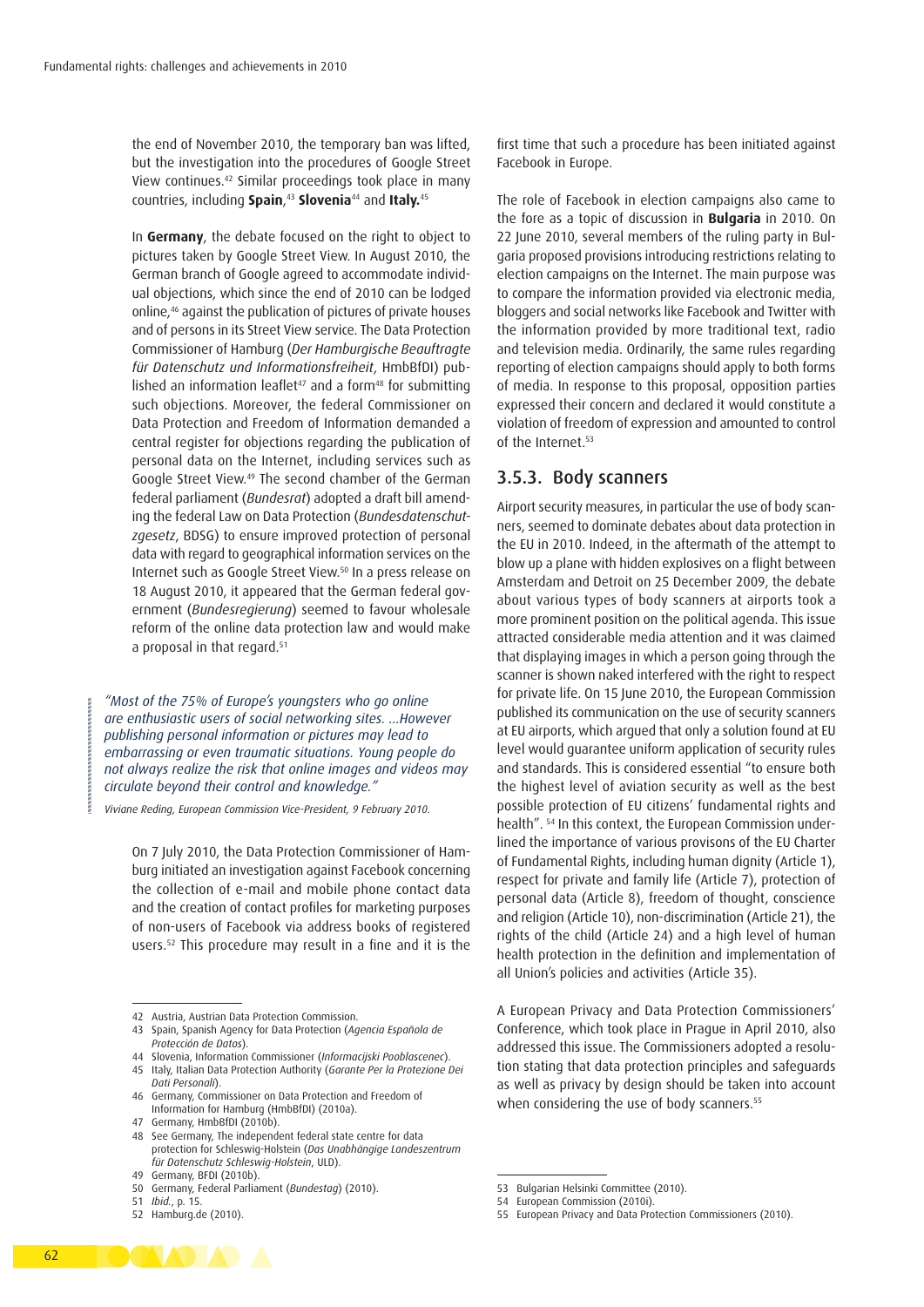The European Court of Human Rights (ECtHR) referred to security measures at airports in *Gillan and Quinton v. United Kingdom*. 56 The case concerned the practice of police stops and searches in the UK. In this case, the UK government argued that police stops and searches do not amount to an infringement of the right to privacy because they equate to searches passengers regularly submit to at airports.<sup>57</sup> Rejecting this argument, the ECtHR pointed out that passengers submit to customary searches at airports voluntarily because they choose to fly knowing such searches take place, whereas such choice does not exist with regard to police stops and searches which can take place anywhere and at any time.<sup>58</sup> It is unclear whether this reasoning applies also to body scanners because they go beyond customary searches.

The debate surrounding body scanners and data protection concerns also arose in other EU Member States, such as **France**, <sup>59</sup> **Spain**60 and **Germany**, during 2010.61

## **Outlook**

New technical developments continue to shape our lives, bringing fundamental rights concerns to the fore. Facebook, Google Street View and body scanners are likely to remain on the agenda and will probably contribute to the ongoing overarching debate about the modernisation of the EU data protection framework. Against the background of the Lisbon Treaty, two issues will be central in the near future: compliance with fundamental rights standards (for example, in the context of data retention), and the possible extension of the scope of the general data protection framework to include areas of police and justice cooperation in criminal matters. This is likely to affect the way in which data protection is dealt with both inside and outside the EU. Indeed, the debate on data protection will probably continue to move towards the centre of the fundamental rights discourse in the EU in coming years.

#### **FRA ACTIVITY**

#### Body scanners and fundamental rights

In July 2010, the FRA issued a discussion paper on *The use of body scanners: 10 questions and answers*. The paper identifies fundamental rights potentially affected by the use of body scanners. It further reflects on the requirements and specific considerations that should be taken into account when discussing the introduction of such technical devices at European airports. The paper also examines the conditions that should apply in order to address the concerns related to fundamental rights.The Agency presented the paper's conclusions at a hearing at the European Economic and Social Committee in January 2011.

*FRA (2010),* The use of body scanners: 10 questions and answers*, available at: [http://fra.europa.eu/fraWebsite/research/](http://fra.europa.eu/fraWebsite/research/publications/publications_en.htm) [publications/publications\\_en.htm](http://fra.europa.eu/fraWebsite/research/publications/publications_en.htm).*

- 59 See France, National Commission on information technology and liberties (*Commission nationale de l'informatique et des libertés, CNIL*) (2010).
- 60 For an experts debate on the use of body scanners at airports, see the Data Protection Agency of Madrid website, available at: <www.dataprotectionreview.eu/>.



<sup>56</sup> European Court of Human Rights (ECtHR), *Gillan and Quinton v. United Kingdom*, No. 4158/05, 12 January 2010.

<sup>57</sup> *Ibid.*, at paragraph 60.

<sup>58</sup> *Ibid.*, at paragraph 60.

<sup>61</sup> Germany, BfDI (2010a); Germany / BfDI (2010b).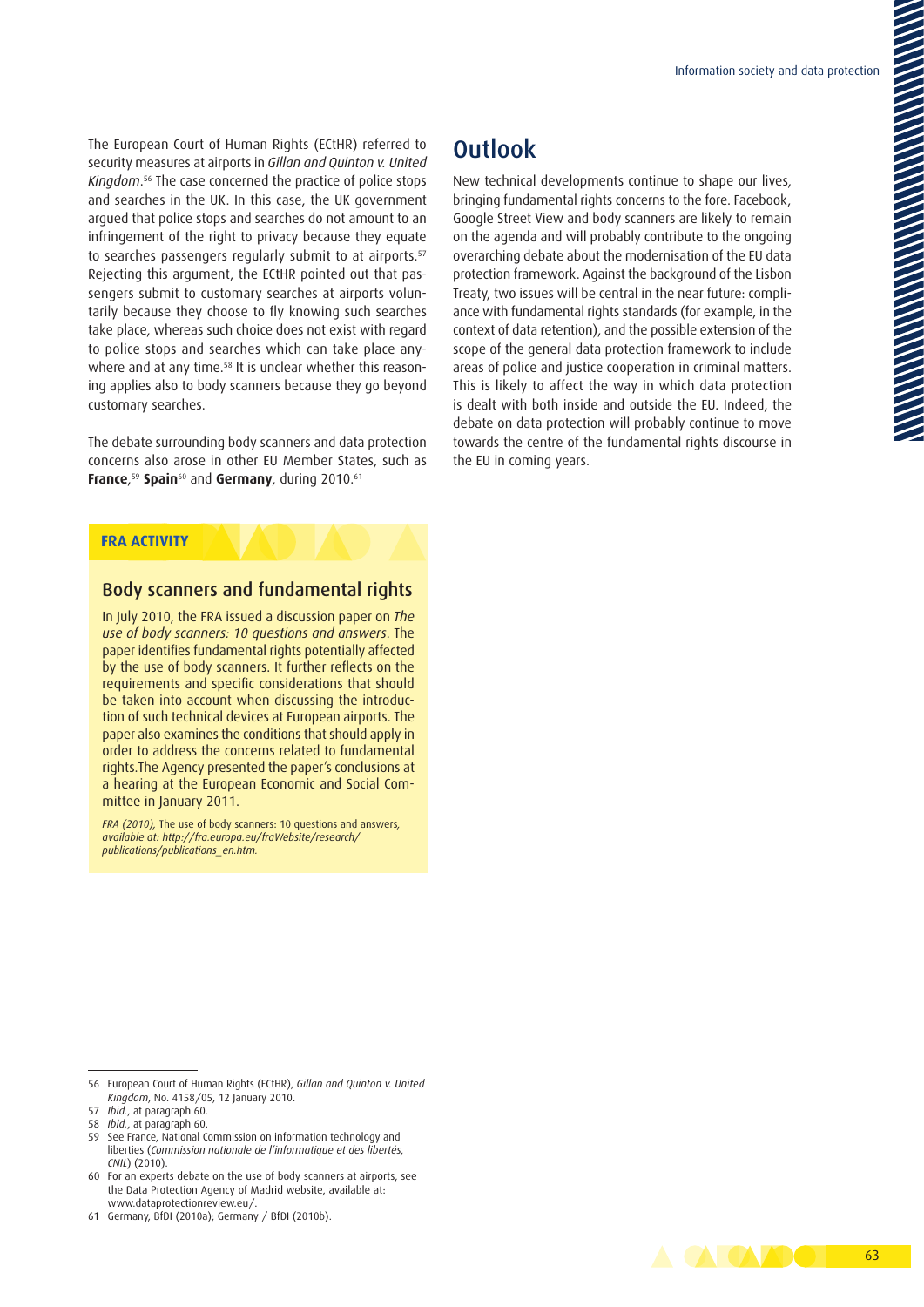## References

Austria, Austria Data Protection Commission (2010) (*Österreichische Datenschutzkommission*, DSK), 'Neue Entwicklungen betreffend Google Street View?'.

Austria, Federal Ministry of Justice (*Bundesministerium für Justiz*) (2010), 'Vorratsdaten: Justizministerium prüft Vorschlag', Press release, 27 July 2010.

Austria, Telekommunikationsgesetz 2003, Änderung (117/ ME), available at: [www.parlinkom.gv.at/PAKT/VHG/XXIV/](www.parlinkom.gv.at/PAKT/VHG/XXIV/ME/ME_00117/index.shtml) [ME/ME\\_00117/index.shtml.](www.parlinkom.gv.at/PAKT/VHG/XXIV/ME/ME_00117/index.shtml)

Belgium, La Ligue des droits de l'Homme (LDH), 'PNR, l'oeil de Washington', available at: [www.liguedh.be/index.](www.liguedh.be/index.php?option=com_content&view=article&id=854:pnr--lil- dewashington&catid=110:communiques-de-presse- 2010&Itemid=283) [php?option=com\\_content&view=article&id=854:pnr--lil](www.liguedh.be/index.php?option=com_content&view=article&id=854:pnr--lil- dewashington&catid=110:communiques-de-presse- 2010&Itemid=283)[dewashington&catid=110:communiques-de-presse-](www.liguedh.be/index.php?option=com_content&view=article&id=854:pnr--lil- dewashington&catid=110:communiques-de-presse- 2010&Itemid=283)[2010&Itemid=283.](www.liguedh.be/index.php?option=com_content&view=article&id=854:pnr--lil- dewashington&catid=110:communiques-de-presse- 2010&Itemid=283)

Bulgarian Helsinki Committee (2010), ДПС е против опитите да се наложи чрез изборното законодателство контрол върху Интернет, 22 June 2010, available at: [www.bghel](http://www.bghelsinki.org/en/index.php?module=news&lg=bg&id=3393)[sinki.org/index.php?module=news&lg=bg&id=3393;](http://www.bghelsinki.org/en/index.php?module=news&lg=bg&id=3393) ГЕРБ обмисля да има или да няма контрол върху социалните мрежи, блоговете и форумите, available at: [www.bghel](http://www.bghelsinki.org/en/index.php?module=news&lg=bg&id=3391)[sinki.org/index.php?module=news&lg=bg&id=3391.](http://www.bghelsinki.org/en/index.php?module=news&lg=bg&id=3391)

Commission Regulation (EC) No. 259/2008 of 18 March 2008 laying down detailed rules for the application of Regulation No. 1290/2005 as regards the publication of information on the beneficiaries of funds deriving from the European Agricultural Guarantee Fund (EAGF) and the European Agricultural Fund for Rural Development (EAFRD), OJ 2008 L 76.

Council Decision 2010/412/EU on the conclusion of the Agreement between the European Union and the United States of America on the processing and transfer of Financial Messaging Data from the European Union to the United States for the purposes of the Terrorist Finance Tracking Program, Brussels, 13 July 2010, OJ 2010 L 195.

Council Regulation (EC) No. 1290/2005 of 21 June 2005 on the financing of the common agricultural policy, OJ 2005 L 209, p. 1, as amended by Council Regulation (EC) No. 1437/2007 of 26 November 2007, OJ 2007 L 322.

Council of Europe, *Council of Europe response to privacy challenges Modernisation of Convention 108*, Position paper, 32nd International Conference of Data Protection and Privacy Commissioners, Jerusalem, 27-29 October 2010.

Council of Europe, Committee of Ministers (2010a), *Declaration of the Committee of Ministers on the Digital Agenda for Europe,* Strasbourg, 29 September 2010.

Council of Europe, Committee of Ministers (2010b), *Declaration of the Committee of Ministers on network neutrality*, Strasbourg, 29 September 2010.

Council of Europe, Committee of Ministers (2010c), *Declaration of the Committee of Ministers on the management of the Internet protocol address resources in the public interest*, Strasbourg, 29 September 2010.

Council of Europe, Committee of Ministers (2010d), *Declaration of the Committee of Ministers on enhanced participation of member states in Internet governance matters – Governmental Advisory Committee (GAC) of the Internet Corporation for Assigned Names and Numbers (ICANN),* Strasbourg, 26 May 2010.

Council of Europe, Committee of Ministers (2010e), Recommendation CM/Rec(2010)13 of the Committee of Ministers to member states on the protection of individuals with regard to automatic processing of personal data in the context of profiling, Strasbourg, 23 November 2010.

Council of Europe, Parliamentary Assembly (2010), Recommendation 1906 (2010) on rethinking creative rights for the Internet age, Strasbourg, 12 March 2010.

Court of Justice of the European Union (CJEU), C-189/09, *Commission v. Austria*, 29 July 2010.

Court of Justice of the European Union, C-518/07, *Commission v. Germany*, 9 March 2010.

Court of Justice of the European Union, C-28/08 P, *Commission v. Bavarian Lager*, 29 June 2010.

Court of Justice of the European Union, Joined cases C-92/09 and C-93/09, *Schecke and Eifert v. Land Hessen*, 9 November 2010.

Data Protection Agency of Madrid *(Agencia de Protección de Datos de la Comunidad de Madrid)*, website: [www.dat](www.dataprotectionreview.eu)[aprotectionreview.eu](www.dataprotectionreview.eu)

Directive 95/46/EC of the European Parliament and of the Council of 24 October 1995 on the protection of individuals with regard to the processing of personal data and on the free movement of such data, OJ 1995 L 281.

Directive 2006/24/EC of the European Parliament and of the Council of 15 March 2006 on the retention of data generated or processed in connection with the provision of publicly available electronic communications services or of public communications networks amending Directive 2002/58/EC, OJ 2006 L 105.

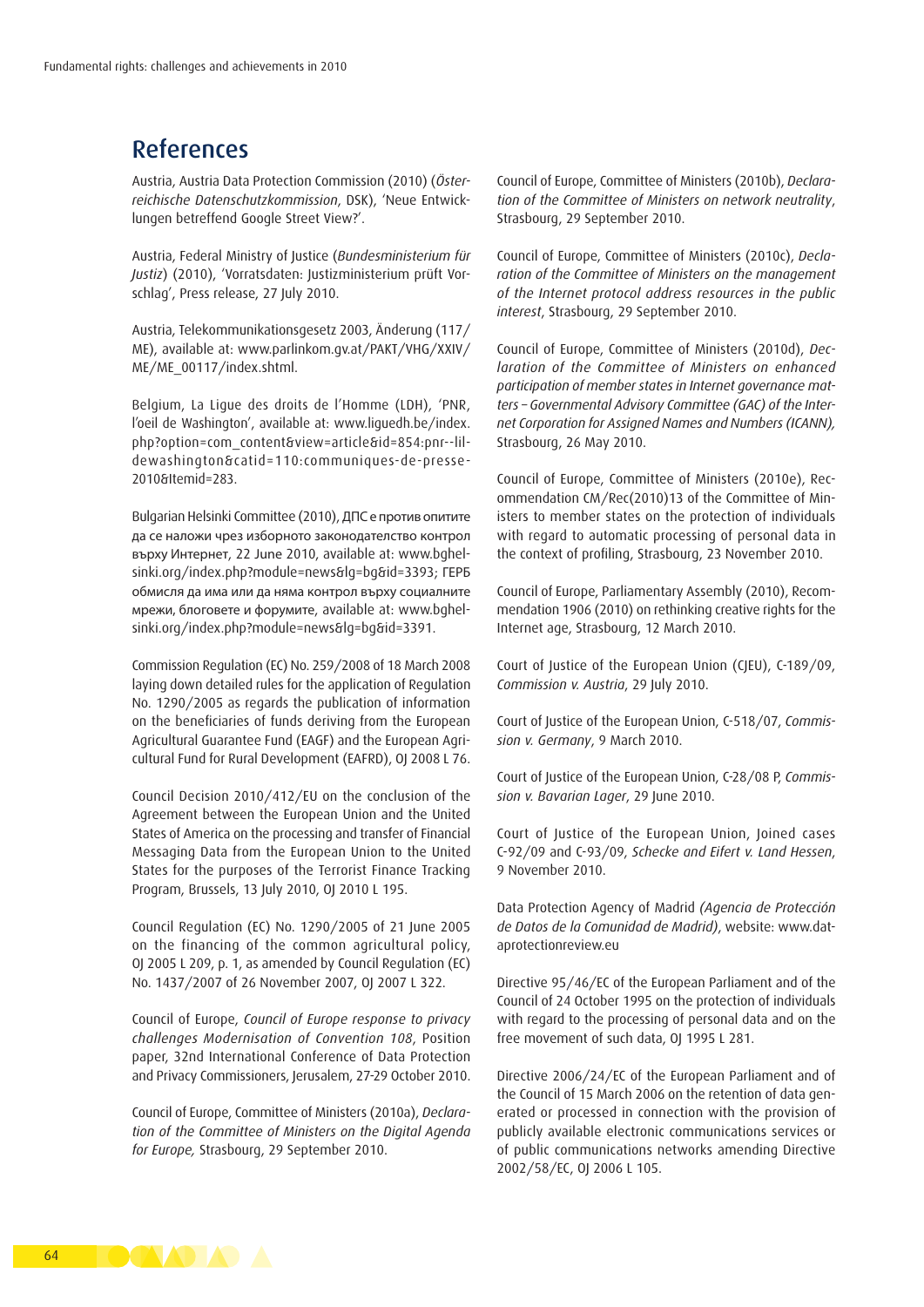European Commission (2010a), *Summary of replies to the public consultation about the future legal framework for protecting personal data*, Brussels, 4 November 2010.

European Commission (2010b), *A comprehensive approach on personal data protection in the European Union*, COM(2010) 609 final, Brussels, 4 November 2010.

European Commission (2010c), *Overview of information management in the area of freedom, security and justice*, COM(2010) 385 final, Brussels, 20 July 2010.

European Commission (2010d), 'European Commission sets out strategy to strengthen EU data protection rules', Press release IP/10/1462, Brussels, 4 November 2010.

European Commission (2010e), 'Data Protection: Commission to refer Austria to Court for lack of independence of data protection authority', Press release IP/10/1430, Brussels, 28 October 2010.

European Commission (2010f), 'Data protection: Commission requests UK to strengthen powers of national data protection authority, as required by EU law, IP/10/811, Brussels, 24 June 2010.

European Commission (2010g), *On the global approach to transfers of Passenger Name Record (PNR) data to third countries*, COM(2010) 492, Brussels, 21 September 2010.

European Commission (2010h), 'European Commission adopts an EU external strategy on Passenger Name Record (PNR)', Press release IP/10/1150, Brussels, 21 September 2010.

European Commission (2010i), *Use of security scanners at EU airports*, COM(2010) 311, Brussels, 15 June 2010, available at: [http://ec.europa.eu/transport/air/security/doc/](http://ec.europa.eu/transport/air/security/doc/com2010_311_security_scanners_en.pdf) [com2010\\_311\\_security\\_scanners\\_en.pdf.](http://ec.europa.eu/transport/air/security/doc/com2010_311_security_scanners_en.pdf)

European Court of Human Rights (ECtHR), *Gillan and Quinton v. United Kingdom*, No. 4158/05, 12 January 2010.

European Data Protection Supervisor (EDPS) (2010), Opinion on a *Proposal for a Council Decision on the conclusion of the Agreement between the European Union and the United States of America on the processing and transfer of Financial Messaging Data from the European Union to the United States for purposes of the Terrorist Finance Tracking Program (TFTP II)* , 22 June 2010.

European Digital Rights (2008), 'Irish Human Rights Commission added to data retention challenge', Newsletter *EDRIgram*, No. 6.14, 16 July 2008, available at: [www.edri.org/](www.edri.org/edrigram/number6.14/irish-human-rights-data-retention) [edrigram/number6.14/irish-human-rights-data-retention.](www.edri.org/edrigram/number6.14/irish-human-rights-data-retention)

European Parliament (2010), 'SWIFT: MEPs to vote on backing or sacking EU/US data sharing deal', 5 February 2010.

European Parliament (2010b), 'EU/USA Agreement: processing and transfer of Financial Messaging Data for purposes of the Terrorist Finance Tracking Program', Procedure file, NLE/2010/0178.

European Parliament (2010c), Resolution on the launch of negotiations for Passenger Name Record (PNR) agreements with the United States, Australia and Canada, P7\_TA-PROV(2010)0144, Brussels, 5 May 2010.

European Privacy and Data Protection Commissioners (2010), *Resolution on the use of body scanners for airport security purpose adopted by the European Privacy and Data Protection*, Commissioners' Conference, Prague, 29-30 April 2010, available at: [www.tietosuoja.fi/uploads/](www.tietosuoja.fi/uploads/z1k164nuv.pdf) [z1k164nuv.pdf](www.tietosuoja.fi/uploads/z1k164nuv.pdf).

European Union Agency for Fundamental Rights (FRA) (2008), *Opinion of the European Union Agency for Fundamental Rights on the Proposal for a Council Framework Decision on the use of Passenger Name Record (PNR) data for law enforcement purposes*, Vienna, 28 October 2008.

European Union Agency for Fundamental Rights (2010), *Data Protection in the EU: the role of National Data Protection Authorities - Strengthening the fundamental rights architecture in the EU II*, Luxembourg, Publications Office of the European Union, Vienna, 7 May 2010.

European Union Agency for Fundamental Rights (2010), *The use of body scanners: 10 questions and answers*, Luxembourg, Publications Office of the European Union, Vienna, July 2010.

France, National Commission on information technology and liberties (*Commission nationale de l'informatique et des libertés*, CNIL) (2010), 'Body scanner: quel encadrement en France et en Europe', 8 June 2010.

Germany, Federal Parliament (*Bundestag*) (2010),'Entwurf eines Gesetzes zur Änderung des Bundesdatenschutzgesetzes, Publikation/Bt-Drs. 17/2765, 18 August 2010.

Germany, Constitutional Court (*Bundesverfassungsgericht*), 'Data retention unconstitutional in its present form', Press release No. 11/2010, 2 March 2010.

Germany, Federal Commissioner on Data Protection and Freedom of Information (*Bundesbeauftragter für den Datenschutz und die Informationsfreiheit*, BfDI) (2010a), 'Vorratsdatenspeicherung', Bonn.

Germany, BfDI (2010b), 'Google Street View: Schaar fordert Schaffung eines Widerspruchsregisters und Profilbildungsverbot', Press release, 18 August 2010.

Germany, BfDI (2010c), 'Diskretionszone für Körperscanner gewährleisten!', Bonn, 24 November 2010.

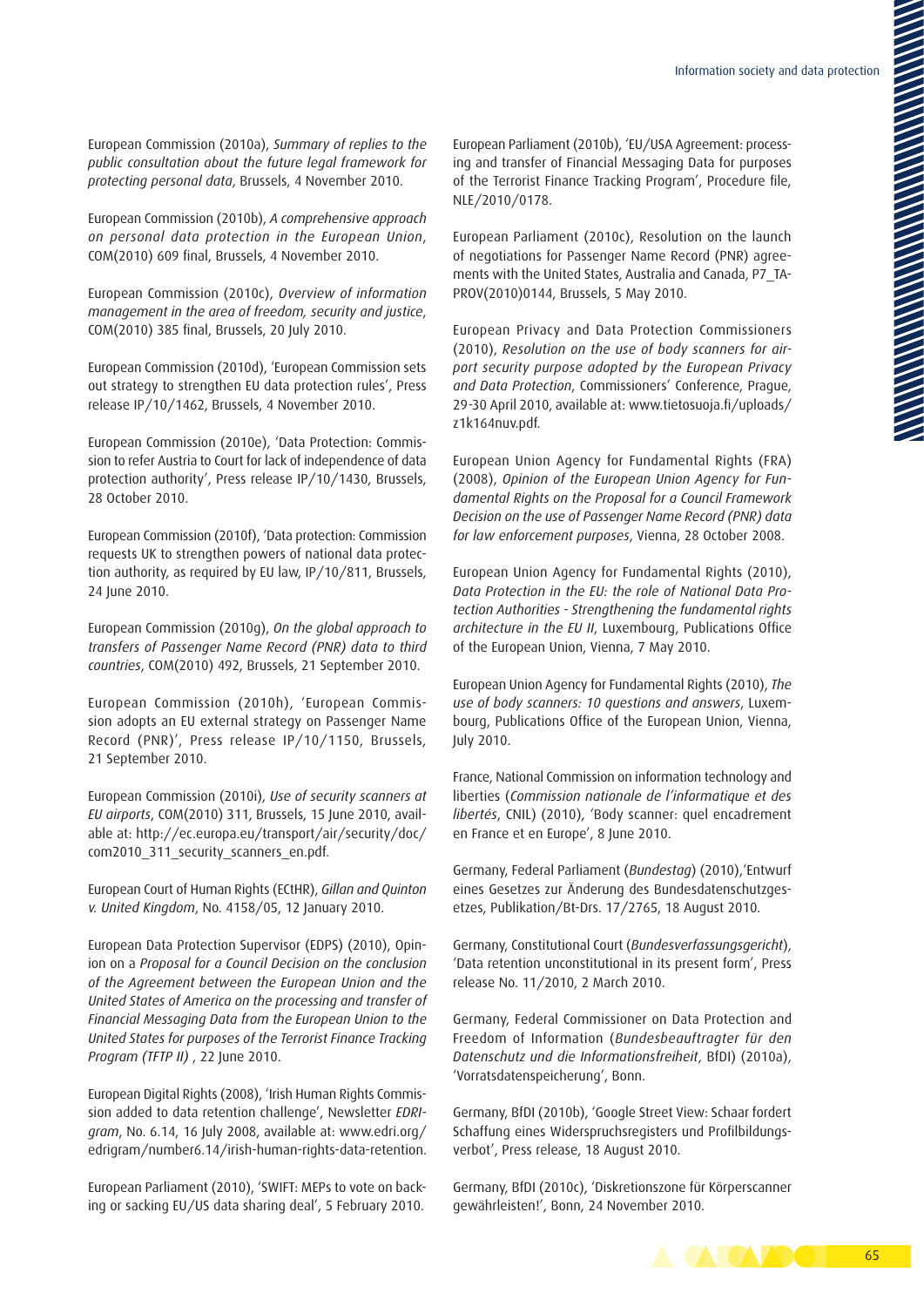Germany, Commissioner on Data Protection and Freedom of Information for Hamburg (*Der Hamburgische Beauftragte für Datenschutz und Informationsfreiheit*, HmbBfDI) (2010a), 'Vorab-Widerspruch gegen Veröffentlichungen in Google Street View: So funktioniert's', Press release, Hamburg, 13 August 2010.

Germany, HmbBfDI (2010b), *Aus den Augen, aus dem Sinn … Information zur Umsetzung des Vorab-Widerspruchs gegen Abbildungen im Internetdienst Google Street View*, Hamburg, HmbBfDI.

Germany, The Independent federal state centre for data protection for Schleswig-Holstein (*Das Unabhängige Landeszentrum für Datenschutz Schleswig-Holstein*, ULD), website: [www.datenschutzzentrum.de/geodaten/20100310-google](www.datenschutzzentrum.de/geodaten/20100310-google-streetview-musterwiderspruch.pdf)[streetview-musterwiderspruch.pdf.](www.datenschutzzentrum.de/geodaten/20100310-google-streetview-musterwiderspruch.pdf)

Hamburg.de (2010), 'Bußgeldverfahren gegen Facebook wegen Speicherung der Daten Dritter', 7 July 2010.

Ireland, High Court of Ireland (*An Ard-Chúirt*), *Digital Rights Ireland Ltd. v. The Minister for Communication, Marine and Natural Resource and others*, 5 May 2010.

Italy, Italian Data Protection Authority (*Garante Per la Protezione Dei Dati Personali*), 'Excerpts From The Italian Dpa's Decision Regarding Google Streetview Information Obligations Applying To Google Inc.', Press release, 15 October 2010.

Reding V., 'Opening remarks at the European Parliament hearing in the Parliament's Committee on Civil Liberties, Justice and Home Affairs (LIBE)', 11 January 2010.

Reding V., 'Think before you post! How to make social networking sites safer for children and teenagers?', Safer Internet Day Strasbourg, 9 February 2010.

Romania, Constitutional Court (*Curtea Constituţională*) (2009), Decision No. 1258 of 8 October 2009 regarding the unconstitutionality exception of the provisions of Law No. 298/2008.

Scheinin, M. (2009), *Report on the protection of the right to privacy in the fight against terrorism*, A/HRC/13/37, Human Rights Council, Office of the High Commissioner for Human Rights, 28 December 2009.

Slovenia, Information Commissioner (*Informacijski Pooblascenec*), Communication relating to Google Street View, available at: [www.ip-rs.si/fileadmin/user\\_upload/Pdf/](http://www.ip-rs.si/fileadmin/user_upload/Pdf/mnenja/0712-258-2010.pdf) [mnenja/0712-258-2010.pdf.](http://www.ip-rs.si/fileadmin/user_upload/Pdf/mnenja/0712-258-2010.pdf)

Spain, Agency for the Protection of Data (*Agencia Española de Protección de Datos*) (2008), *Annual Report 2008*, Madrid, Agencia Española de Protección de Datos.

Spain, Agency for the Protection of Data (*Agencia Española de Protección de Datos*) (2009), *Annual Report 2009*, Madrid, Agencia Española de Protección de Datos.

United Kingdom, Information Commissioner's Office (2010), 'European data protection Commission's call for the UK to strengthen the powers of its national data protection authority', London, 28 June 2010.

United Kingdom, Ministry of Justice (2010), 'Call for Evidence on the data protection legislative framework', London, 6 July 2010.